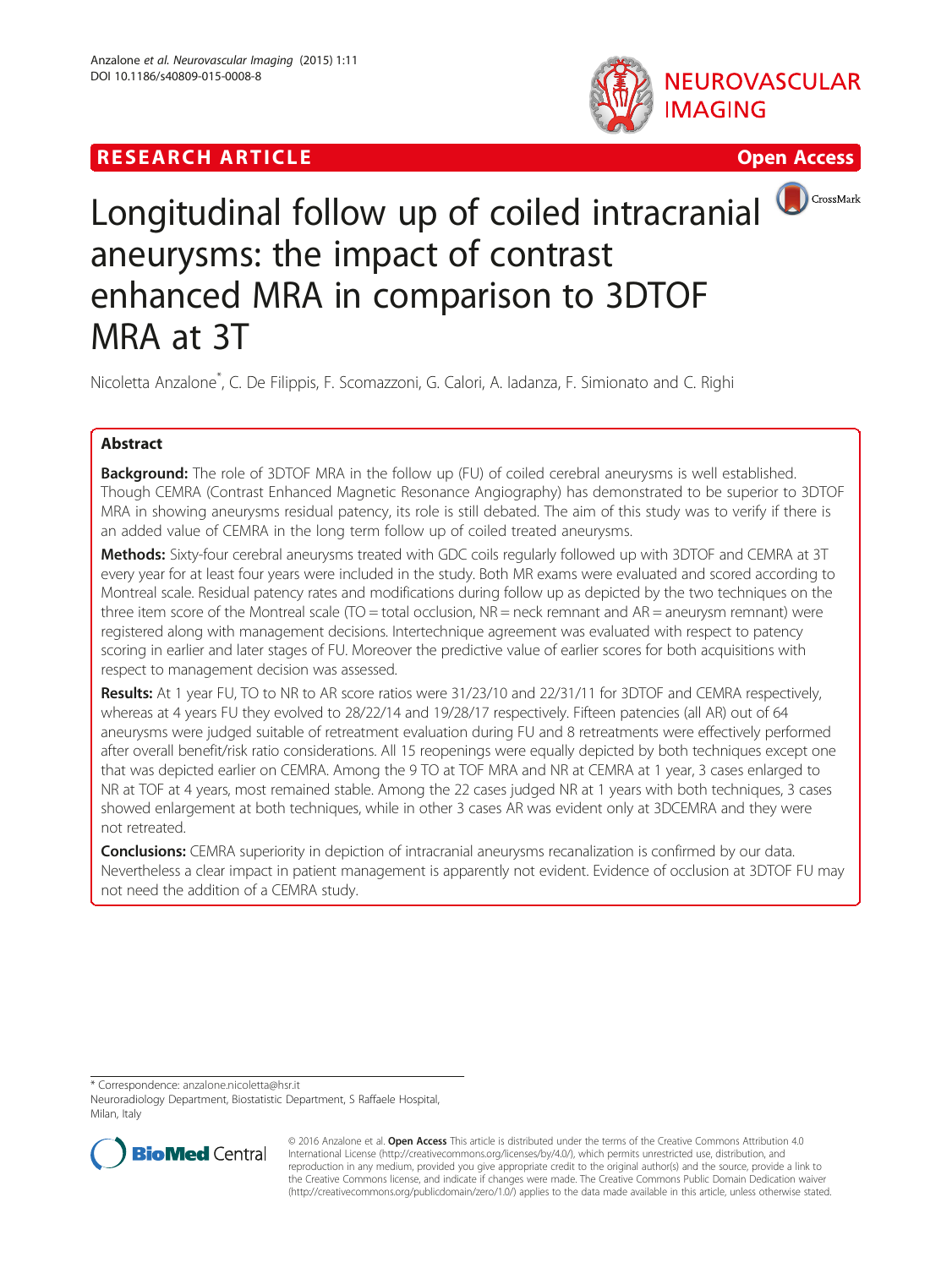#### Background

The role of Magnetic Resonance Angiography (MRA) in the follow up of coiled cerebral aneurysms is well recognized. Many papers have reported the high accuracy of 3DTOF MRA in depicting aneurysms recanalization when compared to DSA (Digital Subtraction Angiography) [[1\]](#page-5-0). Moreover the use of higher field has shown to improve accuracy [\[2](#page-5-0), [5](#page-5-0)].

Contrast enhanced MRA (CEMRA) has been proposed in the follow up of coiled aneurysms with the aim to reduce the impact of coils artifacts on the evaluation of aneurysm recanalization. Data from the literature are partly incoherent in showing the advantage of CEMRA in aneurysms patency depiction, partly due to the small sample size in the series [\[3](#page-5-0), [4, 6, 7, 9](#page-5-0), [10](#page-5-0), [12](#page-5-0)]; nevertheless there is a general agreement in recognizing the advantage of contrast acquisitions in the better depiction of aneurysm remnant either small or large.

A higher sensitivity of CEMRA has been particularly proved in the evaluation of small type 1 patencies (NR), often not evident at 3DTOF where the aneurysm is judged occluded [[5, 12\]](#page-5-0). Nevertheless a clear advantage of this finding, relative to patient treatment is not known; generally such remnants are not considered to be worth a retreatment by most endovascular therapists and we do not know if they will grow to become treatable. Consequentely a clear advantage of CEMRA on a clinical perspective is unknown.

No real data on the longitudinal follow up of coiled aneurysms with the aim to compare unenhanced with enhanced acquisitions are available. Pierot L et al. [\[8](#page-5-0)] have reported a series of cases with coiled cerebral aneurysms followed up with 3DTOF and CEMRA with a mean interval time from treatment of 22.7 months. They came to the conclusion that 3DTOF MRA was equivalent to CEMRA in the detection of occlusion and better in showing coils. Nevertheless, their data do not cover the span of a longitudinal FU monitoring and therefore no predictiveness test is available of previous to subsequent stages of FU monitoring data. Our aim was to compare 3DTOF MRA and CEMRA in the longitudinal follow up of a series of coiled cerebral aneurysms and verify wether or not a higher depiction of neck remnants at CEMRA at earlier stages of FU is predictive of subsequent growth and if it played a significant impact on management decisions.

#### Methods

According to internal procedure all patients with ruptured or unruptured cerebral aneurysms treated with coils are followed up with MRA at 3T within one year from the procedure and then once a year for at least 5 years. DSA is performed when retreatment is considered in the presence of aneurysm recanalization.

From June 2004 to December 2010 all coiled aneurysms that were regularly followed up with 3DTOF and 3DCEMRA at 3T for at least 4 years were included in this retrospective evaluation.

#### MRA

Magnetic resonance angiography exams were performed on 3T Philips equipment (Intera from 2004 upgraded to Achieva in December 2012, Philips, Best, The Netherlands); the parameters are shown in Table 1. 3DTOF acquisition was acquired first, followed by 3DCEMRA after bolus injection of 0.2-0.1 ml/kg of gadolinium (GDBOPTA, Bracco - Gadobutrol, Bayer Healthcare) at 2 ml/sec followed by 20 ml of saline with a bolus track technique.

#### Data collection

Clinical data regarding patients (age and gender), aneurysm size, location and history (ruptured and unruptured) were collected.

Aneurysm location was classified in four groups: anterior communicating artery (AcoA), middle cerebral artery (MCA), internal carotid artery (ICA), vertebrobasilar system (VB).

Aneurysm size was classified into: small < 10 mm (separated in smaller and larger than 5 mm), large between 10 mm and 25 mm, giant > 25 mm.

During follow up retreated cases were registered; moreover cases judged suitable for retreatment on the MRA results, but not retreated due to clinical-technical unfavourable conditions were also registered as "intention to treat" group.

#### Data analysis

MRA datasets included source images, MIP reconstructions and volume rendering reconstructions from both acquisitions for all the four years follow up.

| <b>Table 1</b> Parameters of 3DTOF and 3DCEMRA at 3T |
|------------------------------------------------------|
|------------------------------------------------------|

|                             | 3D-TOF         | <b>CEMRA</b>      |
|-----------------------------|----------------|-------------------|
| $\overline{\text{TE}}$ (ms) | 3.5            | 1.8               |
| TR (MS)                     | 23             | 5.9               |
| <b>FOV</b>                  | 250            | 220               |
| Matrix                      | 1024 x 1024    | 304 (ric. 512)    |
| SENSE factor                | 2.5            | 3                 |
| Slices                      | 180            | 180               |
| Voxel size                  | $0.5x0.5x1$ mm | 0.72x0.72x0.80 mm |
|                             |                | (ric 0.4x0.4x0.4) |
| Time acquisition            | 7 min          | 24 sec            |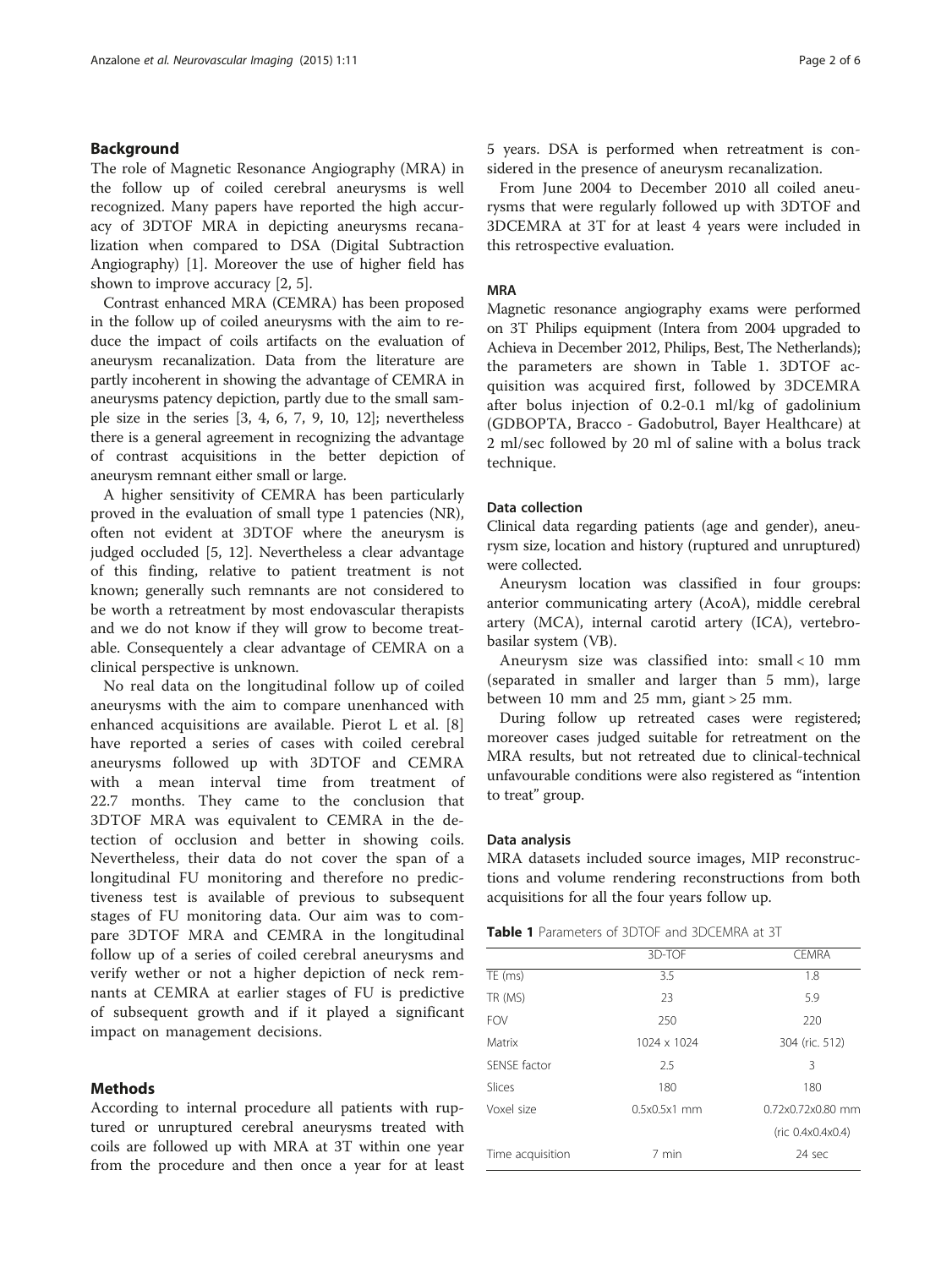All images were evaluated by a senior neuroradiologist dedicated to MRA. 3DTOF and 3DCEMRA were evaluated blindly and separately in a random order. In all the cases the pre-treatment and end of procedure DSA exams were also evaluated to have notion of aneurysm location, shape, end procedure results and coil position. This is of particular importance in the evaluation of neck remnants.

Aneurysm status was evaluated using the three grade score on the Montreal scale [\[14, 15\]](#page-5-0): 0 (Total Occlusion:TO), 1 (Neck Remnant:NR), 2 (Aneurysm Remnant:AR).

Then, Montreal score was assigned to each aneurysm both by 3DTOF and CEMRA acquisitions for each year of follow up.

#### Statistical analysis

Kappa statistics were used to obtain intertechnique agreement at year 1 and year 4 for each investigation. The interpretation of K was as follow, according to Landis and Koch:  $k < 0$  indicated no agreement;  $k = 0-0.19$  poor agreement;  $k = 0.20 - 0.39$  fair agreement,  $k = 0.40 - 0.59$ moderate agreement;  $K = 0.60 - 0.79$  substantial agreement; and  $k = 0.80 - 1.00$  almost perfect agreement [[16](#page-5-0)].

McNemar –Bowker test was calculated for each MRA technique to investigate score modifications during the entire length of follow up.

Area under receiver –operating characteristics (ROC) curves were calculated in order to compare the predictive role of 3DTOF and 3DCEMRA at 1 year on the judgement of suitableness to retreatment.

Analysis were performed with SPSS 18 version.

#### Results

A total of 64 cases satisfied the inclusion criteria and were included in the retrospective evaluation. The population consisted of 14 males and 50 women, age: 33–74 years, mean  $56,2 - 11,1$  years, median 55 years.

Thirthy aneurysms were ruptured (46,8 %) and 34 (53,12 %) unruptured. Aneurysms location was ACA/ AcomA in 35, ICA in 15,VB in 14. According to pretreatment aneurysms size, 50 aneurysms measured <5 mm, 12 between 5 and 10 mm, and  $2 > 10$  mm. Montreal scale score at the end of procedure was: 33 aneurysms TO, 28 NR, 3 AR.

A total of 512 MRA datasets were evaluated.

#### Aneurysm occlusion/patency

AT 1 year FU, TO to NR to AR Montreal scale scores ratios were 31/23/10 (48/36/16 %) and 22/31/11 (34/49/ 17 %) at 3DTOF and CEMRA respectively, whereas at 4 years FU they evolved to 28/22/14 (44/34/22 %) and 19/28/17 (30/44/26 %) respectively.

Among 22 cases scored TO in both techniques at 1 year FU, only 3 evolved to NR only at CEMRA. Among the 22 cases scored NR in both techniques at 1 year FU, 3 evolved to AR at 4 year FU in both techniques and 3 additional cases evolved to AR only at CEMRA. In 9 cases scored NR only at CEMRA, none evolved further and 3DTOF ended up scoring NR as well at 4 years FU in 3 of them (Fig. 1).

Fifteen patencies (all AR) out of 64 aneurysms (23 %) were judged suitable of retreatment evaluation during FU and 8 (12,5 %) retreatments were effectively performed after overall benefit/risk ratio considerations. All 15 reopenings were equally depicted by both techniques



Fig. 1 Internal carotid artery treated aneurysm at 1 year (above) and 4 years (below) FU. At early follow up the remnant is not evident at 3DTOF MRA (a and c) while it is evident at 3D CEMRA (b and d, arrow)). At late follow-up the neck remnant is evident at both 3DTOF (e, g, arrows) and 3DCEMRA (f, h, arrow), stable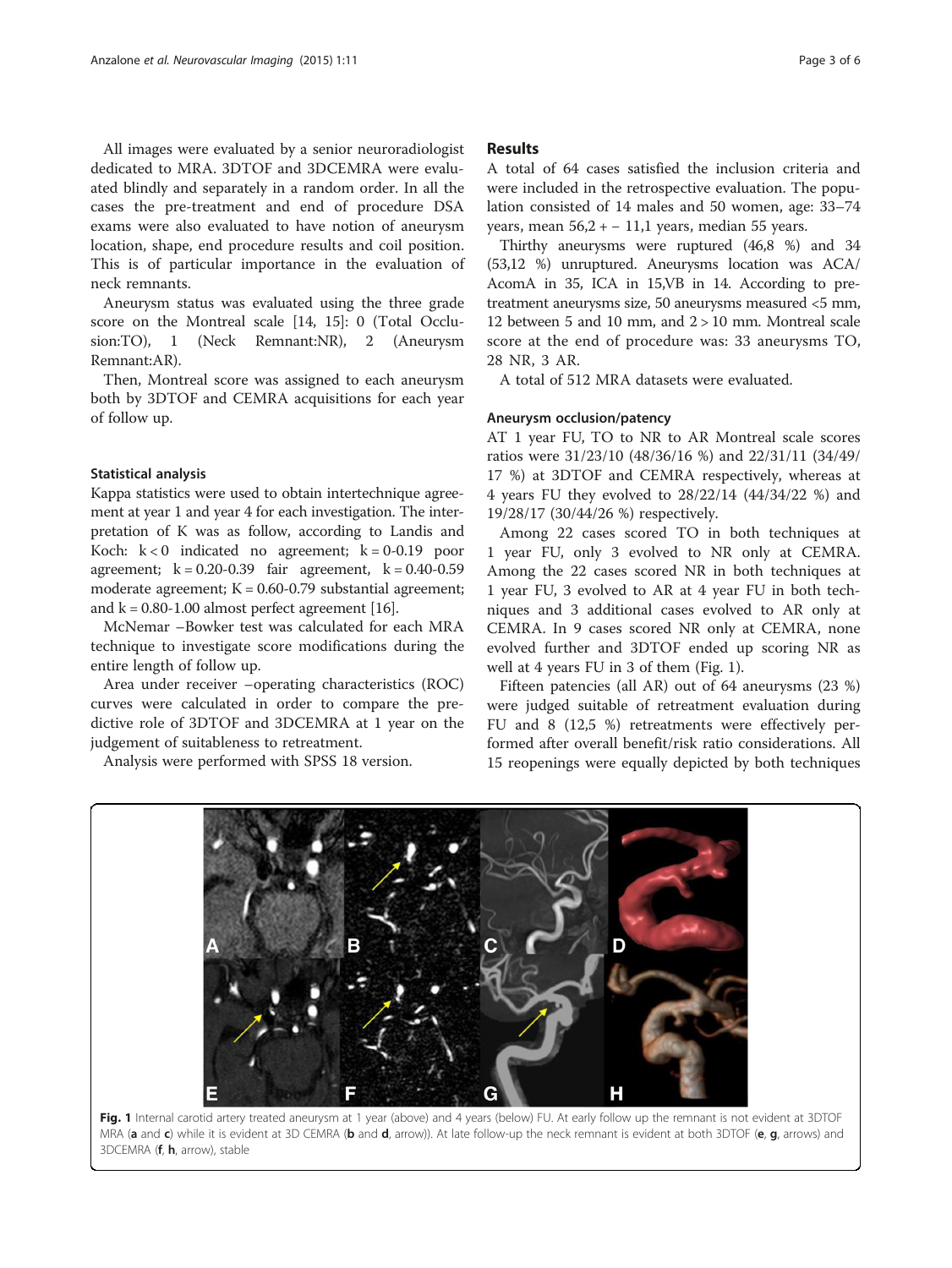(Fig. 2) except one that was depicted earlier on CEMRA (Fig. [3](#page-4-0)).

### Intermodality agreement and aneurysms grade modification during follow up according to MRA technique

3DTOF/CEMRA intertechnique agreement in Montreal scale scoring was 0.75 (E.S.: 0,07) at 1 year and 0.72 (E.S.: 0,07) at 4 years FU, showing a substantial agreement for both exams.

Both 3DTOF score  $(p = 0.030)$  and 3DCEMRA score  $(p = 0.011)$  significantly changed at 4 years compared to 1 year; three out of 31 and 3 out of 22 cases rated TO at 1 year FU in 3DTOF and CEMRA respectively evolved to NR at 4 years FU, while 4 out of 23 and 6 out of 31 cases rated NR at 1 year FU in 3DTOF and CEMRA respectively evolved to AR at 4 years FU (Fig. [4\)](#page-4-0).

#### Aneurysm recanalization and retreatment according to MRA techniques

Area under ROC curves indicated that the performance of 3DTOF and 3DCEMRA in predicting retreatment was very good and very similar, being 0.94 (95 % CI: 0.88; 1) and 0.93 (95 % CI: 0.84; 1) respectively.

#### **Discussion**

Our data confirm the higher prevalence of aneurysm recanalization together with better depiction of residual patency in favour of 3DCEMRA that has been already reported in previous studies [\[5, 12](#page-5-0), [13\]](#page-5-0). Though most of the recanalizations, as known, occur within the first year from treatment, score changes according to Montreal scale are also evident in longer follow up [\[15](#page-5-0)]. Longitudinal evaluation of unenhanced and enhanced MRA

available from our data clearly shows that this change is concordant for both techniques and, despite the higher detection of patency with 3DCEMRA, their concordance is good. Most important the data on aneurysms recanalization (AR) showed that all the retreated cases (15,6 %) were equally depicted both temporally and in score assignment by both techniques. Moreover most of AR (14 out of 17) were equally depicted at both techniques, while only 3 cases out of 17 were underscored as NR at 3DTOF; none of these 3 patencies with differential 3DTOF/CEMRA NR to AR scores was considered suitable for retreatment. Among the 15 patencies considered suitable for retreatment evaluation, only in one case 3DCEMRA anticipated the presence of aneurysm remnant that was nevertheless disclosed at 3DTOF as well, only later in time. As a consequence a clear influence on patient management of CEMRA better depiction of aneurysms patencies over 3DTOF does not emerge from our data, even if endovascular therapists may feel sometime more confident in the evaluation of aneurysm recanalization on the basis of CEMRA images. The higher detection by CEMRA of aneurysms patencies can be a sum of less sensitivity to slow flow and to susceptibility artifacts related to coils presence, artifacts known to affect 3DTOF evaluation [\[11\]](#page-5-0). Due to the higher sensitivity to slow flow of 3DTOF MRA, it is possible that residual flow at the neck of the treated aneurysm is not evident with this technique, as in the presence of a residual aneurysm with slow or turbolent flow where 3DTOF can underestimate the entity of the patency.

Another important result that came out from our study was the stability in time of most cases rated as NR by CEMRA, rated as TO by 3DTOF. The higher

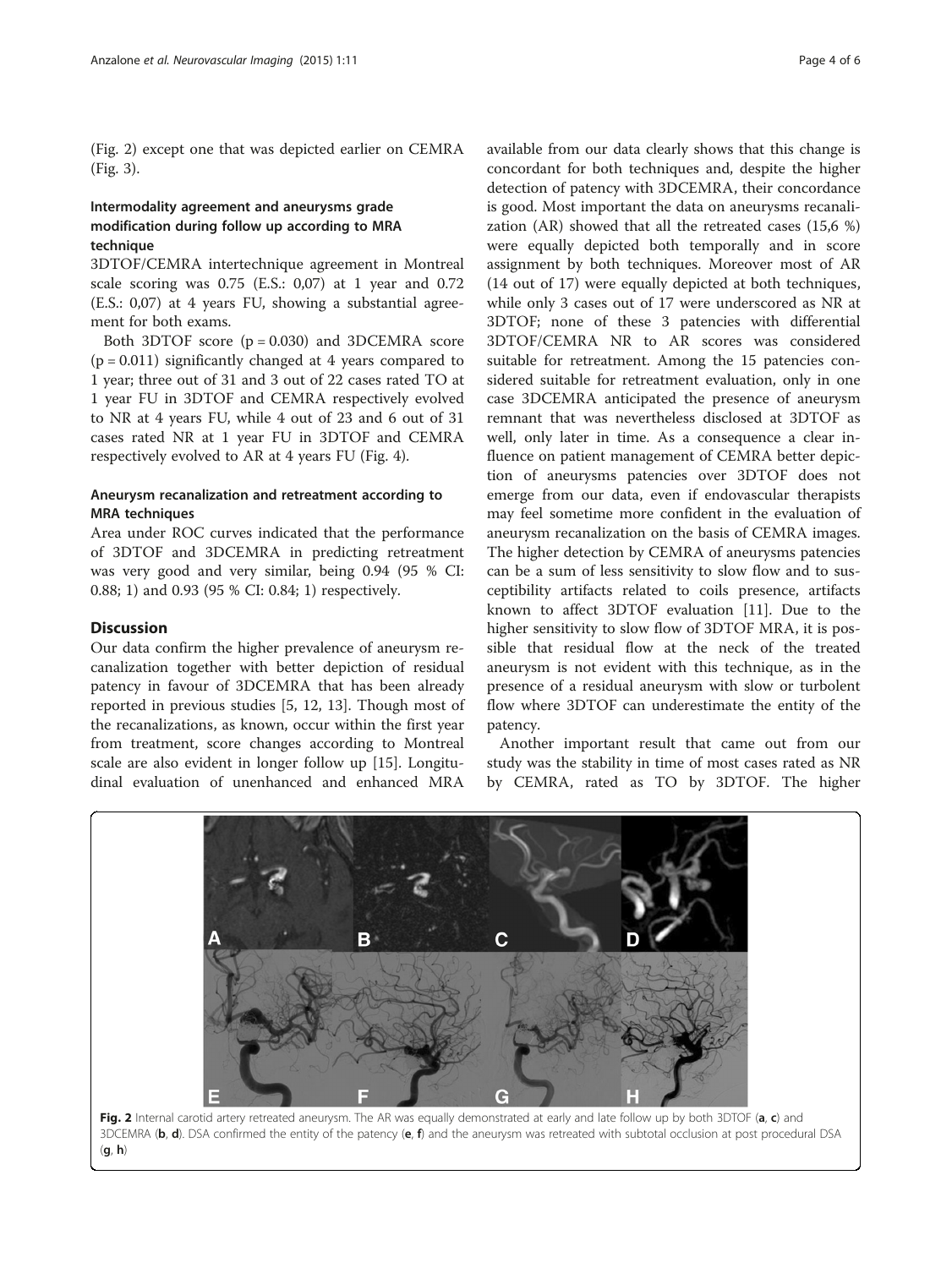<span id="page-4-0"></span>

sensitivity of 3DCEMRA in showing small remnants has been already reported but no data were previously available about the predictive role for further aneurysm recanalization. Our data showed that most of the cases scored as small patencies remained stable and no one enlarged to a higher score.

Another relevant data regard TO rate at one year that in most of the cases (22/28) was equally depicted at both techniques and remained stable (19/22) at following FU. This observation confirms data reported in the literature on large series of treated aneurysms [\[15\]](#page-5-0).

Sprengers et al. [\[7\]](#page-5-0) and Pierot et al. [[8](#page-5-0)] had already reported the similar performance of 3DTOF and 3DCEMRA at 3T in the evaluation of aneurysm occlusion, both concluding that the latter is unnecessary in this condition. Our data show that in the presence of aneurysm occlusion at 3DTOF, 3DCEMRA can either show TO or NR, either one avoid of any tendency to further relevant growth in following FU. In this context it seems therefore possible to avoid CEMRA.

Pierot et al. [\[8\]](#page-5-0) underlie the advantage of 3DTOF in showing coils; indeed the lesser sensitivity to susceptibility artifacts of 3DCEMRA, that allows better evidence of aneurysm enhancing remnant, obscures the images of the aneurysm shape filled of coils that can help in understanding the relationship between the coils and the remnant. On the other hand, if appropriately acquired and timed to the arterial phase, 3DCEMRA acquisitions are less disturbed by movements related artifacts than unenhanced acquisitions.

In our institution we do not regularly perform DSA to follow up coiled aneurysm and arteriography is planned only when a possible aneurysm retreatment is considered. We have a long experience in MRA follow up of coiled aneurysms and from previous published data we have reported a high diagnostic accuracy of both MRA techniques at either 1,5 T and 3T [[5, 12\]](#page-5-0). Moreover as well known, DSA may not always be the ideal technique to disclose aneurysm remnant, due to the frequent possible superimposition of vessels and the consequent